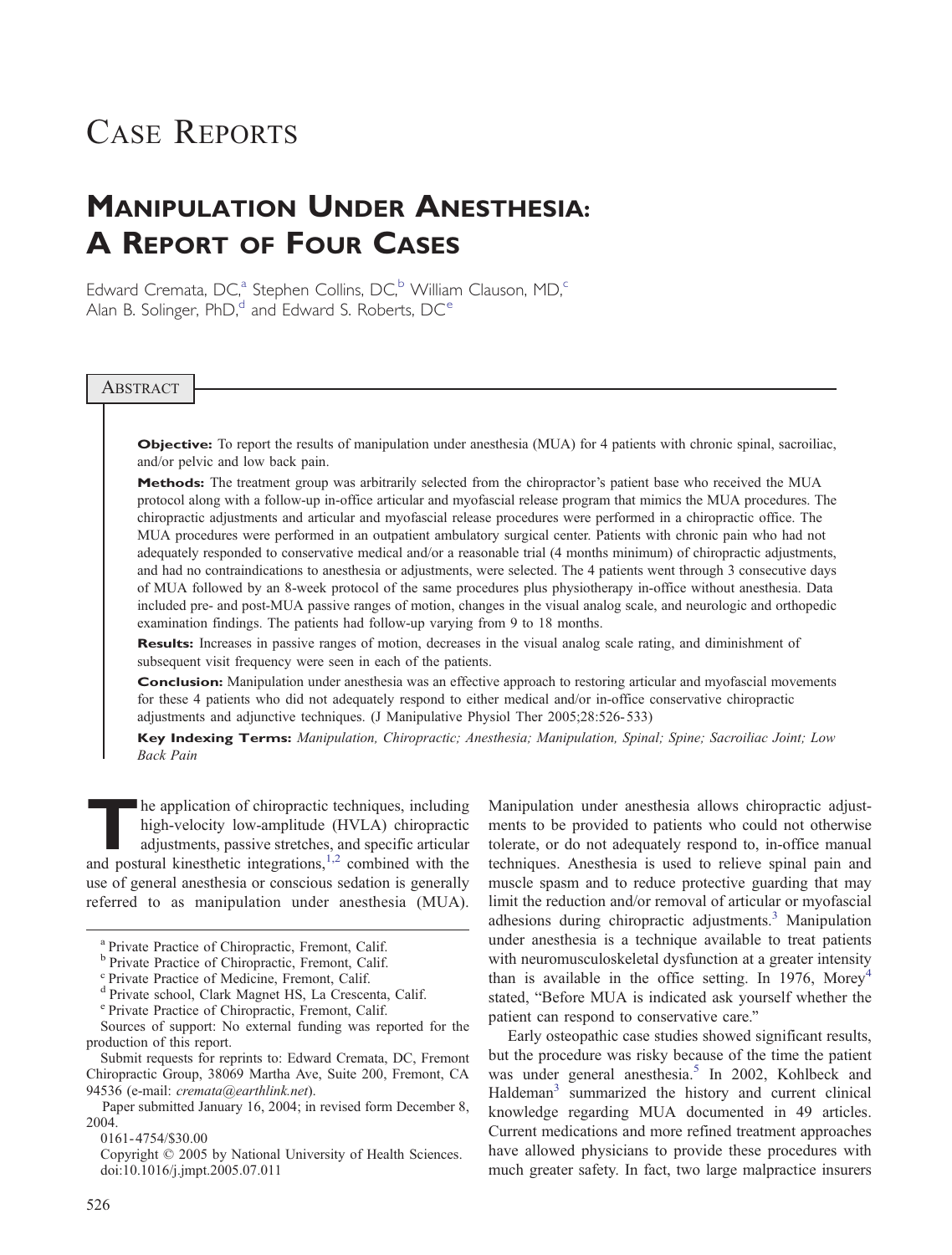1. Painful and restricting muscular guarding interferes with the performance of spinal adjustments, mobilizations, and soft tissue release techniques in the acute patient.

2. Articular and myofascial dysfunctions cannot be adequately ameliorated with a reasonable trial (twomonth minimum) of in-office procedures in the chronic patient.

3. A medical evaluation is performed to establish anesthesia safety clearance and to determine whether alternative medical treatment may be complimentary with or preferable to MUA.

4. The patient s daily activities must be substantially interrupted by pain and dysfunction as measured with a visual analogue scale and disability measurement instruments such as the Oswestry questionnaire.

## Fig 1. Indications for MUA.

for chiropractors, National Chiropractic Mutual Insurance Company (NCMIC) and Pi Omega Delta, cover MUA practitioners without any additional premium.

Manipulation under anesthesia procedures in the clinical setting are based on the hypothesis that adhesions in the joint capsules and surrounding supportive tissues can be altered by the use of [spec](#page-7-0)ific chiropractic adjustments and stretching techniques. <sup>6</sup> The increased flexibility of the supportive tissues increases the [mob](#page-7-0)ility of the motion segment and associated articulations.<sup>6</sup> Additional suspected mechanisms for the increased motion ranges seen after MUA include the resetting of the Golgi tendon apparatus resting length.

In our experience, a large number of patients exhibit mechanical dysfunctions and persistent myofascial and/or articular motion restrictions, with many unable to perform their usual tasks at work or participate in their normal [hom](#page-7-0)e and recreational duties. It is the opinion of Francis<sup>7</sup> that approximately 3% to 10% of chiropractic patients may be candidates for these procedures. The purpose of this paper is to present how 4 patients with chronic spinal, sacroiliac, and/or pelvic and low back pain responded to MUA.

## **METHODS**

#### **Indications**

In addition to evaluating whether intravenous (IV) anesthetic can be delivered safely, the indi[cation](#page-7-0)s for this procedure are used as illustrated in Fig  $1<sup>2</sup>$  The MUA procedures may be medically necessary when painful and restricting muscular guarding interferes with the performance of manipulative procedures, mobilizations, and soft tissue release techniques in the patient with acute pain or

when fibrosis-maintained articular and myofascial adhesions cannot be adequately released with a reasonable trial of in-office procedures in the patient with chronic pain. Manipulation under anesthesia has been used successfully in treating those patients unresponsive [to](#page-7-0) acute and chronic musculoskeletal conditions for years.<sup>8,9</sup> Specif[ic](#page-7-0) attenti[on](#page-7-0) should be given to proper patient selection.<sup>2</sup> Morey<sup>4</sup> reported that approximately 3% of patients who do not adequately respond to standard manipulation would come to require these MUA procedures.

#### **Contraindications**

Contraindications to MUA procedures may include those contraindications that apply to spinal manipulation procedures for patients who are conscio[us.](#page-7-0)<sup>7</sup> In addition, the consulting medical physician must consider anesthesia risks to the patient. Contraindications include, but are not limited to, malignancy with metastasis to bone; tuberculosis of the bone or other infectious disease; recent fractures; acute arthritis; acute gout; uncontrolled diabetic neuropathy; syphilitic articular or periarticular lesions; gonorrheal spinal arthritis; excessive spinal osteoporosis; disk fragmentation; direct nerve root impingement that would contradict spinal manipulative therapy; and evidence of cord or caudal compression by tumor, ankylosis, or other space-occupying lesion. This includes severe spinal canal stenosis from any cause, which is considered to be [the](#page-7-0) primary cause of the patient's symptoms and disability.<sup>10</sup>

## General Procedures

Before the decision to perform MUA procedures, the physician and the patient discuss the options and possible outcomes. A 7-minute video presentation familiarizes the patient with the procedures, and typical patient questions are addressed before MUA procedures. This serves as additional informed consent. Risk is minimized by performing all spinal adjustments 3-dimensionally toward the center and opposite radiographically verified misalignments (instabilities). No forces are administered in the direction of instabilities present. Also, all motions are only taken to the expected normal ranges with guidance to the amount of the resistance relative to patient size, to tissue resistance, and to the unaffected side.

There are 3 distinct stages of the actual MUA procedure: (1) sedation of the patient; (2) specific chiropractic adjustments; and (3) passive stretching and traction procedures of the spine, sacroiliac, and pelvis. In the operating room are the anesthesiologist, the operating room nurse, the chiropractor in charge of the procedure (primary chiropractor), and an assistant chiropractor (secondary chiropractor). The patient is brought to the operating room and connected to the appropriate monitoring equipment and the appropriate amount of anesthesia is administered. This typically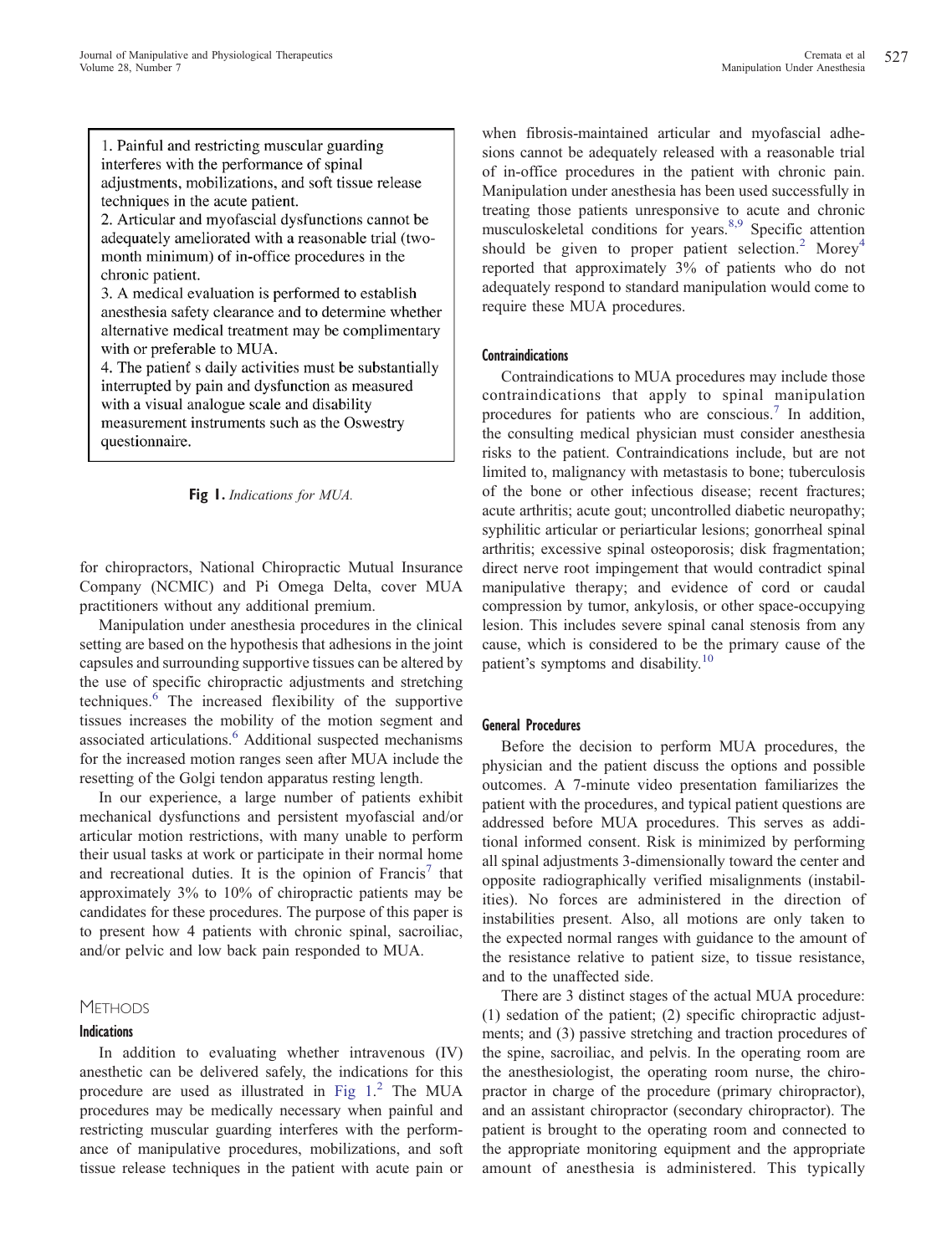includes the anesthesiologist's choice of propofol (Diprivan), midazolam (Versed), sufentanyl, and, occasionally, succinylcholine, through a secured IV in the dorsum of the hand. The patient reaches a deep conscious sedation in which he/she continues to breathe on his/her own and maintain normal oxygenation without the smooth [muscle](#page-7-0) paralysis of full general (surgical) anesthesia patients.<sup>5</sup> The principle drug used, propofol, is short acting and induces sedation and amnesia for the procedure. This drug [allow](#page-7-0)s the patient to awaken quickly, within 5 to 10 minutes,  $11$  and does not require intubation and the associ[ated](#page-7-0) risks of longacting paralytics and respiratory depression.<sup>7</sup>

A predetermined set of maneuvers are specified for every MUA patient, based on the areas of complaint and the decreased ranges of motion (ROMs). Maneuvers that may impose a particular risk to a patient, such as forced flexion with combined rotation in a patient with a disk herniation, are either modified or deleted from the protocols. The MUA procedures are typically repeated over the course of 3 days.

Lateral bending stress radiographs are taken before the MUA procedures to help direct treatment specifically at the fixated or hypomobile motion segments. This provides the chiropractor with some specific objective outcome goals, namely, improving ROM, globally and intersegmentally. The lateral bending radiographs are taken again after the second day to aid in planning the last day of the procedure for two reasons. One reason is to determine what effect the first 2 days of the MUA procedure had on the fixated and hypomobile spinal levels. Secondly, this process can help identify secondary problem areas that may be revealed by alleviation of the primary problems. These comparative x-rays allow the physicians to modify the treatment approaches more specifically to the patient's needs after the first 2 days of MUA.

## Lumbar/Sacroiliac Spine Procedure

The lower extremities, lumbar spine, and sacroiliac joints are passively stretched to maximum end ROMs in flexion, lateral bending, distraction, and all rotations. The focus of these multiple maneuvers is to free fibrotic adhesions surrounding the lumbar spine, hip joints, pelvis, and lower extremities. These end-range pressures are sustained for 4 to 6 seconds with slight pressure increases during that period as allowed by the patient's tissue resistance. The second physician stabilizes the patient and provides counterresistance to all mobilization maneuvers making the use of these directed forces possible.

The patient is then placed in a side posture position typically used for spinal adjustments with the superior knee flexed and stabilized by the second physician. The lumbar curve is placed in a neutral or slightly extended position. The upper torso is stabilized by cephalic and slight posterior pressure on the chest and shoulder. The lumbar spine is taken to the end ROM removing slack from the surrounding tissues. Selected localization of known restricted segment(s) is performed. The elastic barrier of resistance is found with force delivered 3-dimensionally opposite to the direction of instability derived from the patient's radiograph. An HVLA thrust is applied and joint cavitation was achieved. The fixated sacroiliac articulation(s) is adjusted to assure optimal mobilization. The patient is then placed on the opposite side and the same procedure was repeated. The second physician provides patient stabilization on the table, assists in turning the patient into the side posture positions, and protects the IV and monitoring lines.

# Thoracic Spine Procedure

The thoracic spine and the surrounding tissues are passively stretched in flexion, lateral bending, distraction, and rotation. Scapular distraction is used to release adhesions present in the paravertebral myofascial tissues. These end-range pressures are sustained for 4 to 6 seconds with slight pressure increases during that period as allowed by the patient's tissue resistance. The second physician stabilizes the patient, guards the IV and monitoring leads, and provides counter-resistance to allow the forces to be directed in a useful fashion.

With the patient lying on the table, the upper extremities were flexed at the elbows and crossed over the chest. Segmental localization of known restricted segment(s) is selected. One hand is placed over the selected thoracic segment and the other hand positioned over the crossed upper extremities. The elastic barrier of resistance is achieved and an HVLA thrust is applied in the direction opposite to the instability and cavitation is achieved, while the second physician sustains a slight caudal traction. The second physician provides assistance during the patient positioning, stabilizes the arms during this procedure, and protects the IV and monitoring lines.

# Cervical Spine Procedures

The cervical spine and the surrounding soft tissues are passively stretched to maximum motion ranges in flexion, lateral bending, distraction, rotation, and oblique stretching angles. These end-range pressures are sustained for 4 to 6 seconds with slight pressure increases during that period as allowed by the patient's tissue resistance. The second physician provides counter-forces, as needed for the different procedures, and stabilizes the patient's arms to protect the IV and monitoring lines.

Axial traction was manually applied to the cervical spine while the second physician stabilizes the thorax with a slight caudal pressure. The involved cervical segment(s) is localized on one side and the elastic barrier of resistance is found. An HVLA thrust is applied opposite to the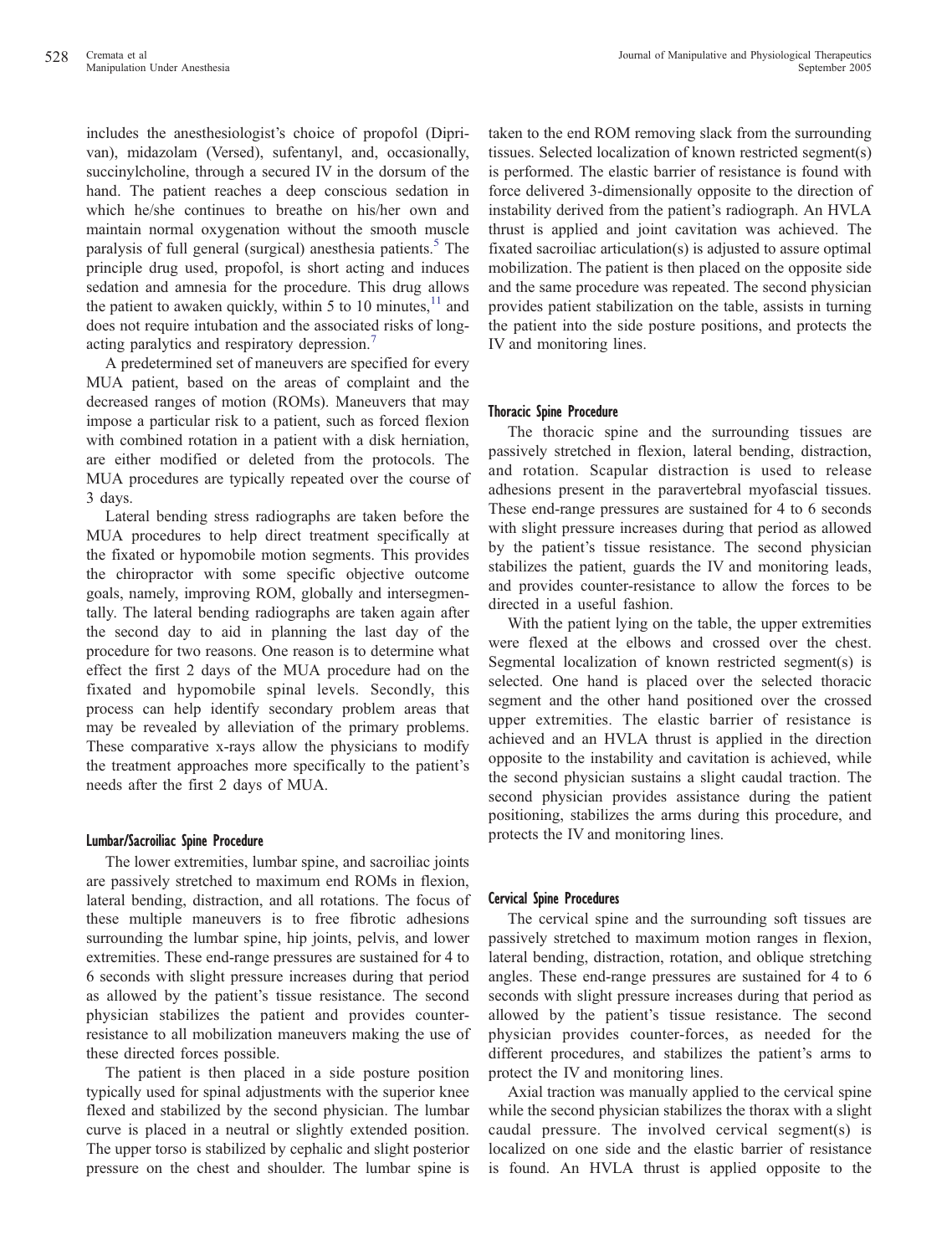|                          | Patient 1                 |                           | Patient 2                 |                           | Patient 3                 |                           | Patient 4                 |                           |
|--------------------------|---------------------------|---------------------------|---------------------------|---------------------------|---------------------------|---------------------------|---------------------------|---------------------------|
|                          | Pre-MUA                   | Post-MUA                  | Pre-MUA<br>lumbar         | Pre-MUA<br>cervical       | Pre-MUA                   | Post-MUA                  | Pre-MUA<br>lumbar         | Post-MUA<br>lumbar        |
| Extension                | $30^{\circ}/30^{\circ}$ c | $30^{\circ}/30^{\circ}$ c | $30^{\circ}/30^{\circ}$ c | $30^{\circ}/55^{\circ}$ a | $60^{\circ}/60^{\circ}$ a | $80^{\circ}/60^{\circ}$ c | $30^{\circ}/30^{\circ}$ c | $40^{\circ}/30^{\circ}$ c |
| Forward<br>flexion       | $6^{\text{na},b}$         | $4" - 5"$ <sup>c</sup>    | 1 <sup>n</sup> a,b        | $75^{\circ}/75^{\circ}$ c | $40^{\circ}/50^{\circ}$ a | $75^{\circ}/50^{\circ}$   | $12^{n^a,b}$              | 0 <sup>nb</sup>           |
| Right lateral<br>flexion | $25^{\circ}/45^{\circ}$ a | Small<br>change           | $50^{\circ}/30^{\circ}$ a | $45^{\circ}/40^{\circ a}$ | $30^{\circ}/40^{\circ}$ a | $40^{\circ}/40^{\circ}$ c | $15^{\circ}/30^{\circ a}$ | $40^{\circ}/30^{\circ}$ c |
| Left lateral             | $35^{\circ}/45^{\circ}$ a | Small                     | $35^{\circ}/30^{\circ}$ a | $50^{\circ}/40^{\circ}$ c | $25^{\circ}/40^{\circ a}$ | $50^{\circ}/40^{\circ}$ a | $30^{\circ}/30^{\circ}$ a | $48^{\circ}/30^{\circ}$ c |
| flexion                  |                           | change                    |                           |                           |                           |                           |                           |                           |
| Right rotation           | $20^{\circ}/30^{\circ}$ a | $30^{\circ}/30^{\circ}$ c | $30^{\circ}/30^{\circ}$ c | $90^{\circ}/80^{\circ}$ a | $60^{\circ}/80^{\circ}$ a | $85^{\circ}/80^{\circ}$ c | $30^{\circ}/30^{\circ}$ c | $36^{\circ}/30^{\circ}$ c |
| Left rotation            | $30^{\circ}/30^{\circ}$   | $30^{\circ}/30^{\circ}$   | $30^{\circ}/30^{\circ}$   | $90^{\circ}/80^{\circ}$   | $50^{\circ}/80^{\circ}$ a | $80^{\circ}/80^{\circ}$   | $20^{\circ}/30^{\circ}$ a | $34^{\circ}/30^{\circ}$   |

<span id="page-3-0"></span>Table 1. Pre- and post-MUA ROM measurements

<sup>a</sup> To point of reported pain.<br>
<sup>b</sup> Fingertip inches from the ground.  $\frac{c}{n}$  No associated pain reported.

radiographically verified vertebral misalignment and cavitation was achieved. This procedure is repeated on the other side with continued assistance from the second physician.

A more aggressive approach to the most restricted regions is used based on patient tolerance to the MUA procedure after the first day. Spinal motions, which exhibited the most significant motion restrictions, were targeted more aggressively until normal or near normal motion ranges were obtained by the second and third day of the MUA procedures. Restricted articular and myofascial restrictions that were previously resistant released better with subsequent attempts.

After the MUA procedure, the patient is transferred to the recovery area, monitored until consciousness is regained and stability is achieved, and released from the recovery area in satisfactory condition to a responsible party for home transport.

#### Post-MUA Follow-up Procedure

The post-MUA follow-up procedures are considered second only to good patient selection as a determinant of a good outcome from MUA. These protocols are important to promote joint stabilization, [pati](#page-7-0)ent independence, and decreased physician dependence.<sup>6</sup> The 8-week, post-MUA, in-office articular and myofascial release procedures were designed to keep the d[ecreas](#page-7-0)ed ROM and the intersegmental fixations from returning $11$  during the healing process. The patient is seen 3 times weekly in the first month and twice weekly in the second month.

The following are components of the follow-up program: in-office spinal adjustments; replication of all traction maneuvers and stretches performed during MUA; cryotherapy; electrical stimulation; and an exercise-based functional restoration program initiated by the third week and continuing until the 8 weeks of the program are completed. This exercise program includes basic conditioning and addresses flexibility, strength, muscular balance, aerobic capacity, and proprioceptive coordination. The patients should continue the exercise conditioning program after the 8 weeks, either in-office or at a home or private gymnasium. Other forms of adjunctive therapies, including myofascial release procedures and physiotherapeutic modalities, may also be used.

#### Trial of In-Office Chiropractic Care

It is thought that if the patient can tolerate it, a trial of standard spinal manipulation is warra[nted](#page-7-0) before MUA procedures should be performed.<sup>7</sup> [R](#page-7-0)umney<sup>12</sup> sugg[ests](#page-7-0) a trial period from 1 day to 6 weeks, whereas Fr[anci](#page-7-0)s<sup>13</sup> recommends 5 to 6 weeks. Kohlbeck and Haldeman<sup>3</sup> recommend a 4- to 8-week trial of conservative manipulative therapy before considering [the](#page-7-0) more aggressive MUA approach. Francis and Beckett<sup>7</sup> state that a "fair" trial of standard manipulation be given before MUA if acute pain does not prevent such a trial. If the patient does not adequately respond to standard manipulation, the attending clinician must ultimately make the decision to proceed with MUA procedures. Waiting too long to satisfy an arbitrary time requirement may delay the patient's recovery [an](#page-7-0)d allow further soft tissue or joint adhesions to develop.

## Case 1

A 38-year-old female patient had low back pain at the L4-5 vertebral levels and bilateral leg dysesthesias after referral from another chiropractor after 6 months of spinal adjustments to address her chronic symptoms. Acute episodes regularly occurred. She complained of difficulty sleeping and reported much crying, fear for the future, and increased disability. She stated that she was unable to play with her children and her condition was slowly worsening. She had a prior diagnosis as a "borderline" hypertensive.

Physical examination yielded unexceptional results except that her pulse rate was 99 beats per minute. She appeared her stated height of 5 ft 10 in and her stated weight of 200 pounds. No atrophy was noted in her lower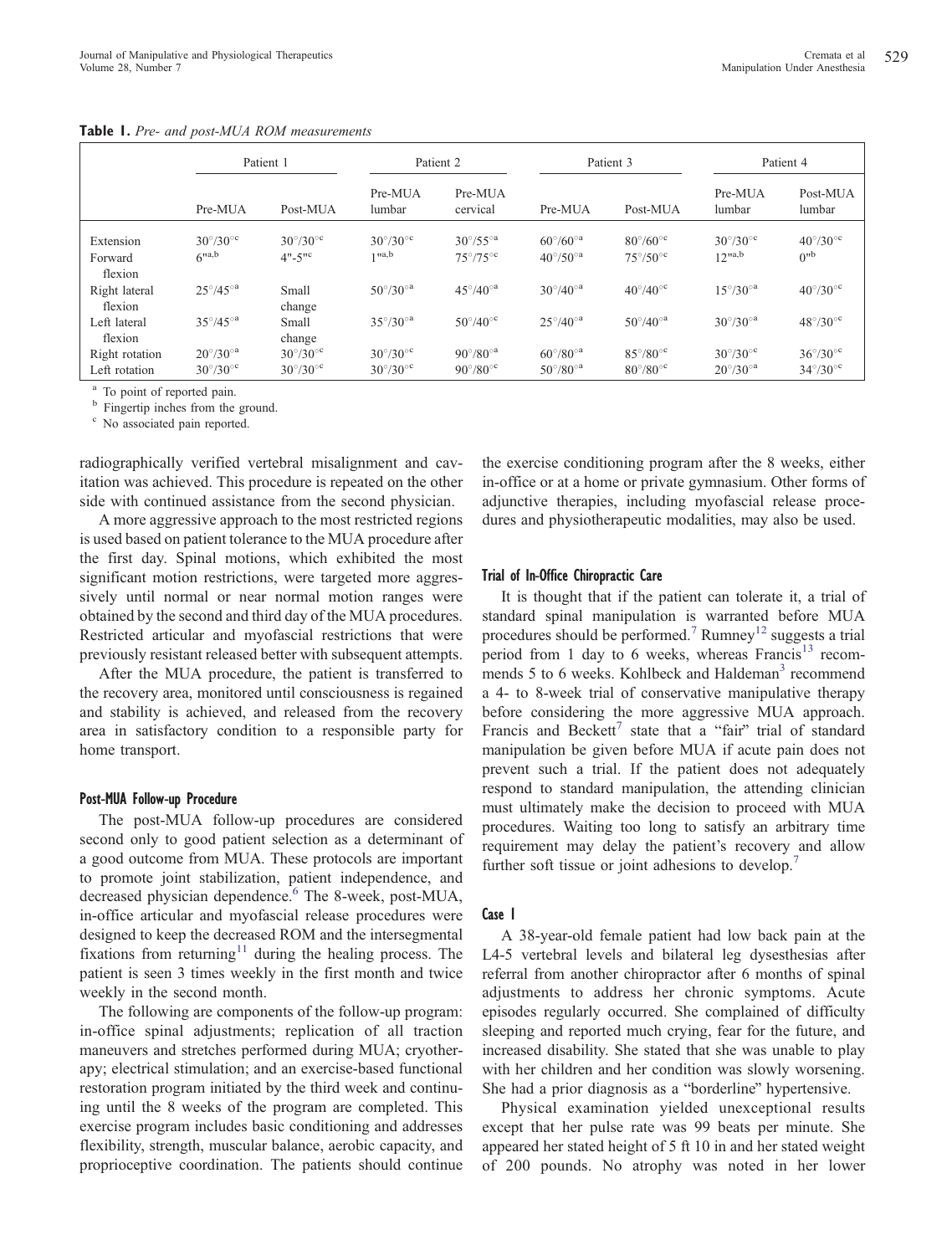extremities. Neurologic examination was essentially normal with all deep tendon reflexes symmetrical and within normal limits. All muscle strengths of the lower extremities were normal at +5/5. Sensation of the lower extremities was found to be intact. Orthopedic examination revealed a slightly decreased ROM in forward flexion, right and left bending, and right rotation. Local signs of continued neuromechanical dysfunctions were still present at the L3 through S1 region primarily and secondarily in the lower thoracic spine and lower extremity myofascial tissues. These signs included functional x-ray–verified joint restrictions with pain and protective guarding, bilateral thermal alterations, and paraspinal edema. The lumbar ROMs of this patient on presentation before MUA are presented in [Table](#page-3-0) 1.

Positive orthopedic tests included the straight leg raise (SLR) bilaterally at  $85^\circ$  causing low back pain; Patrick's FABERE test on the left side causing low back and hip pain; Ely's on the left side causing low back and hip pain; Hibb's bilaterally causing low back pain; and Yeoman's test on the left side causing low back pain. Kemp's maneuver was performed without leg pain, but with a report of tightness when performed on either side. The patient was able to walk on her toes and heels without difficulty. The sacroiliac compression test and Braggard's test were performed without symptoms.

Weight-bearing plain film lateral flexion stress radiographs revealed joint restrictions from L3 through S1 on the right and left sides. A lumbar magnetic resonance imaging (MRI) scan was performed and showed minimal annular disk bulging at L3-4 that did not impinge on the spinal canal or neural foramina. However, the L4-5 disk showed desiccation and loss of height, right paracentral protrusion that effaced the ventral thecal sac, and ligamentum flavum hypertrophy. Also evident were foraminal encroachment and mild spinal stenosis at this level. At the L5-S1 disk level, the MRI showed mild degenerative facet disease and ligamentum flavum hypertrophy.

Two weeks after the MUA procedures were performed, there were improvements in ROMs. Lumbar forward flexion allowed the patient's fingertips to reach approximately 4 in of reach from the floor. Lumbar rotation increased initially by approximately  $15^{\circ}$  in both directions and stabilized at  $10^{\circ}$ , and lateral flexion showed smaller improvements. Thoracic rotation improved from an average of  $55^{\circ}$  to  $80^{\circ}$  in each direction. The length of hamstring muscles increased. The patient improved subjectively and was able to participate in activities with her children. Her need for treatment decreased from at least 2 times weekly to approximately twice monthly. These results reflect observations up to 18 months post-MUA.

## Case 2

A 28-year-old auto mechanic presented with neck pain, headaches, and low back pain resulting from being hit by a car that was traveling approximately 30 mph. He was taken to an emergency department and referred for medical treatment, which included pain medication and physical therapy. Three months later, he was evaluated and was still on total temporary disability, being unable to perform the bending and lifting required for his essential job duties. He subsequently changed to chiropractic management and eventually was referred to our office. After a reasonable trial of chiropractic and an inadequate plateau being maintained, MUA was selected as an appropriate option.

Neurologic examination of the upper and lower extremities revealed a slight muscle weakness of the right hamstring muscle at  $+4/5$ . Deep tendon reflexes were all symmetrical and brisk at  $+2/5$ . Pinwheel testing of the upper and lower extremity dermatomes revealed decreased sensation of the right C7 and the right L4 dermatomes. Specific local signs of spinal injury were present at the C3, C7, and L3-5 spinal regions. These signs included paraspinal edema, spinous process tenderness, intersegmental motion restrictions, a sustained hyperemic response after deep digital palpation, and bilateral thermal asymmetries suggesting vertebral subluxations (neuromechanical dysfunctions) at these spinal regions. Weight-bearing plain film lateral bending stress radiographs were negative for fracture or other significant related pathology. Orthopedic examination revealed a slight decrease in ROM and increased pain upon several motions before MUA.

Positive orthopedic tests included the cervical compression on the left side causing neck pain and the shoulder depression test causing bilateral stiffness. Adson's test did not change the radial pulses. The SLR on the left side caused left calf and leg pain; the Patrick's FABERE test, when performed on the right side, caused right low back and hip pain. Braggard's test, when performed on the right side, caused right calf and leg pain. Kemp's maneuver caused low back and buttock pain when performed on the right side. The patient was able to walk on his toes and heels without difficulty. Ely's, sacroiliac compression, Hibb's, and Yeoman's tests were all performed without a production of symptoms.

Two weeks after the MUA procedures, the patient was nearly asymptomatic with normal ROM. He returned to his previous occupation after 1 month. Subsequently, he was treated with in-office spinal adjustments 1 to 2 times monthly for flare-ups that have not exceeded a 3 on a numeric pain scale (NPS) of maximum 10 intensity. Before the MUA procedure, his symptoms often increased to an NPS of 6 to 9. The patient reported an approximate 80% functional and symptomatic improvement from the treatment provided. These improvements were maintained up to 18 months post-MUA.

# Case 3

A 34-year-old woman had cervical and thoracic pain, limited motion, and bilateral upper extremity dysesthesias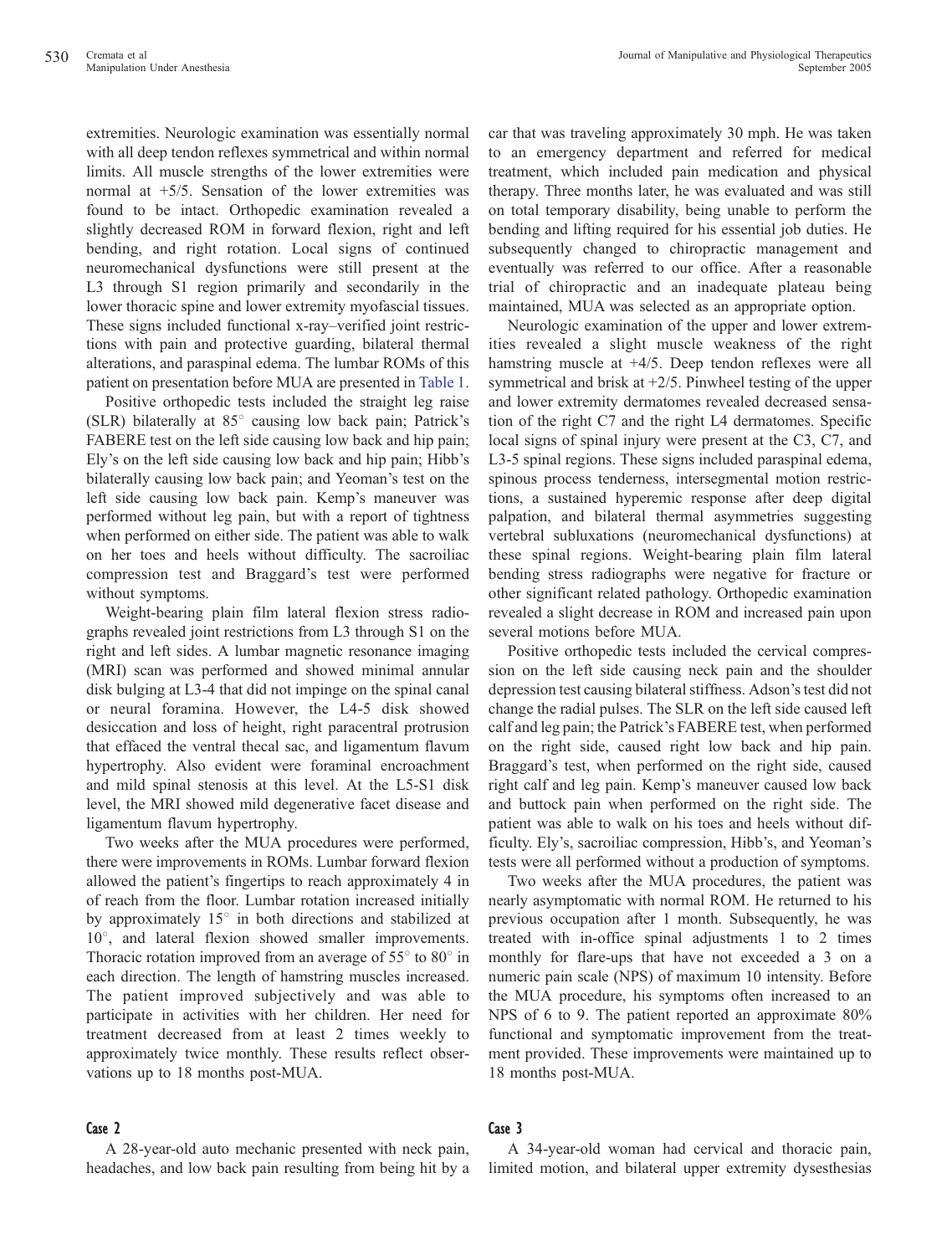secondary to repetitive stress injuries related to her employment. She had been with her employer for 3 years and 2 months at the time of injury. Her duties required computer keyboard and mouse use for periods of time greater than 8 hours per day. The patient noticed a gradual onset of pain in her right forearm, right upper arm, and right shoulder region with pain radiating into her neck on the right side and bilaterally in her upper back. Headaches accompanied her right upper extremity and neck complaints, with symptoms rated at 5 to 7 on an NPS.

Initially upon seeking treatment, the patient had been given a "tennis elbow" brace and a shoulder sling to immobilize her right upper extremity by her medical physician; she was also provided a cortisone injection into her right wrist extensor musculature and Vicodin and ibuprofen for pain. After the medical treatment failed, she was referred for physical therapy with no appreciable response. At that point, the patient sought chiropractic care and was treated 3 times per week for 6 weeks. Treatments included specific intersegmental spinal adjustments, soft tissue mobilization, interferential current, home exercises to increase region and total body flexibility and strength, and ergonomic counseling. After a reexamination, the patient was treated at a frequency of 2 times per week for an additional 8 weeks. However, the patient did not show any significant lasting improvement. Finally, after 11 months from the initial treatment, the patient was referred for evaluation to determine her candidacy for MUA.

The cervical compression test was positive during right and left maximal cervical compression causing neck pain. The shoulder depression test was positive when performed on either side, causing increased neck pain. A modified Spurling's test was positive on the right and cervical distraction caused increased neck pain. Valsalva's and George's tests were negative. Neurologic examination revealed hypertonicity upon palpation of the right and left trapezius muscles, cervical and thoracic paraspinal musculature, right and left levator muscles, and the right and left scalene musculature. Deep tendon reflexes were symmetrical and normal. Upper extremity manual muscle testing was normal at +5/5 bilaterally. All cervical ROMs were decreased with pain provocation reported by the patient prior to the MUA procedures.

Specific signs of spinal intersegmental dysfunction (fixation) were noted at spinal levels C1-2, C5-6, and T6-7. Weight-bearing plain film lateral flexion stress radiographs were interpreted as evidence for abnormal coupling motion at the spinal levels of C1-2, C5-6, and T6-7. A cervical MRI failed to show any significant central canal or intervertebral foramen stenosis. Mild disk bulges were noted at the C5-6 and C6-7 levels.

Post-MUA, all orthopedic tests were negative, except that hypertonicity was noted upon palpation of the right trapezius muscle and pain on left lateral bending. Approximately 9 months post-MUA, at the request of the industrial

carrier, the patient was referred to an independent medical examiner for reevaluation. The examiner reported subjective complaints consistent with occasional neck stiffness reported at 1 to 2 on an NPS and virtually no upper back and headache complaints. The patient's only complaint related to her right upper extremity was intermittent pain localized to the wrist extensor musculature reported at 2 to 3 on an NPS. In comparison with 80 treatments during the prior year, the patient required only 7 chiropractic treatments over 9 months post-MUA.

# Case 4

A 31-year-old, 10-year veteran worker at an automobile assembly plant had lumbar pain, limited motion, and bilateral lower extremity dysesthesias specific to the posterior thighs and plantar surfaces of his feet. The patient was injured 3 years prior as a transfer unit moved a vehicle he was working on and his tool gun struck him and threw him to the floor. Immediately after the accident, the patient experienced pain in his lower back, reported at 7 on an NPS, attendant lumbar paraspinal muscle spasm, and bilateral posterior thigh numbness. His employer directed him to seek occupational medicine care, and he was treated with Vicodin, Soma, and Motrin. After 3 weeks with no improvement, the patient underwent an 8-week treatment regimen of ultrasound, electrical muscle stimulation, moist heat, and floor exercises. He failed to improve and was referred for a lumbar MRI, which noted a 5-mm disk protrusion at the L5-S1 level. It was determined at this point that the patient was not a surgical candidate and was referred for a chiropractic evaluation and treatment. The patient continued to be on temporary total disability during 65 chiropractic treatments over the course of 7 months. Although he benefited from this chiropractic treatment, the patient desired further relief and was referred to these authors for the MUA procedure.

The patient's left SLR was positive at  $50^\circ$  and increased lower back and left lower extremity pain. The sitting SLR on the left increased lower back pain. Braggard's test was positive on the left and negative on the right. Kemp's maneuver on the left and right produced lower back and lower extremity pain, the lower extremity pain correlating to the side of the test. Patrick's FABERE test and Valsalva's were performed without symptoms. Neurologic examination revealed hypertonicity upon palpation of the paraspinal musculature spanning from T12 to S1, the left and right tensor fascia latae muscles, and the left external hip rotator muscles. Deep tendon reflexes were symmetrical and normal. Upper extremity manual muscle testing was normal at +5/5 bilaterally. Lumbar ROMs were decreased and painful in several planes of motion.

Specific signs of spinal intersegmental dysfunction were noted at T8-9 and L5-S1. Weight-bearing plain film lateral flexion stress radiographs showed abnormal coupling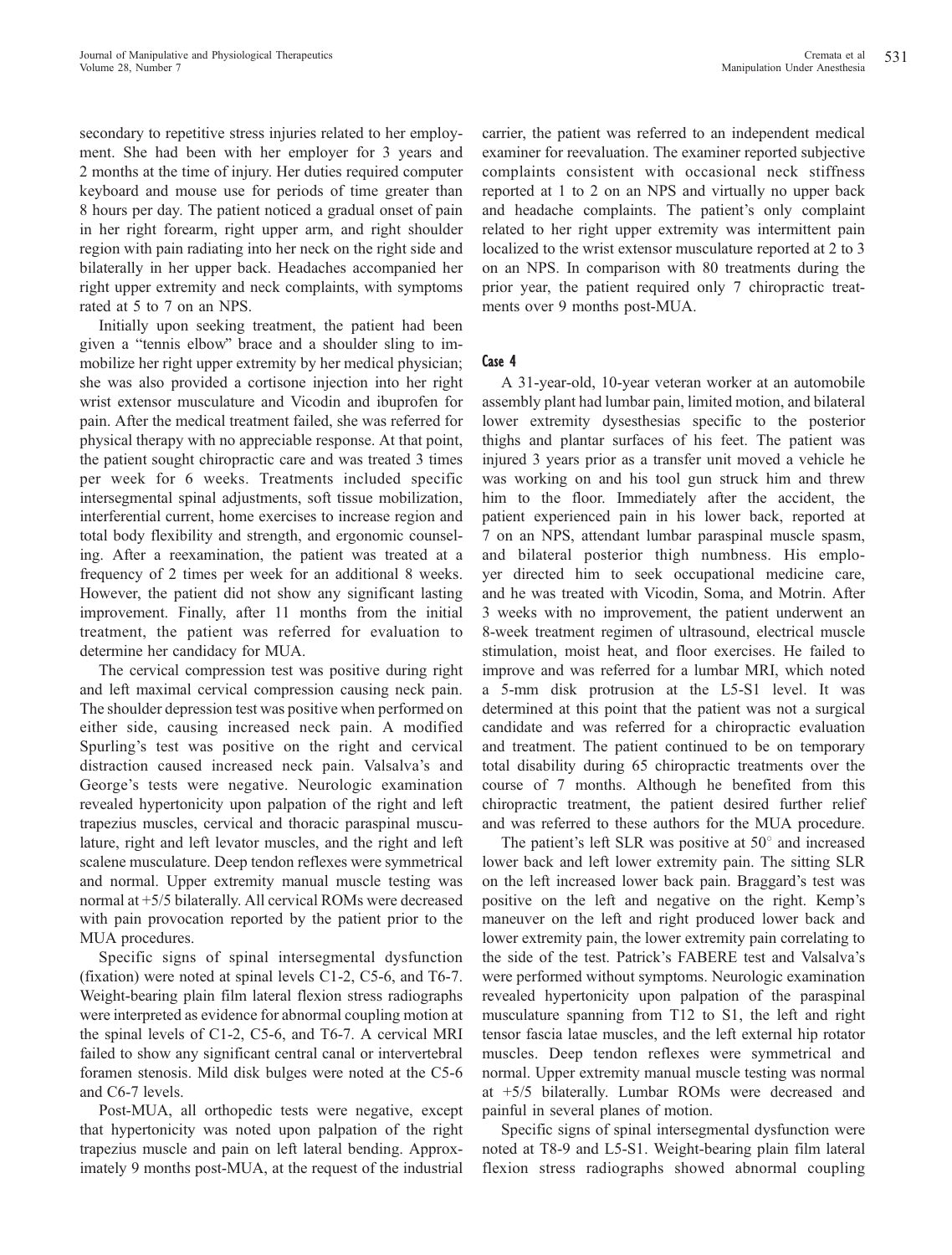<span id="page-6-0"></span>motion at spinal levels T8-9, T12-L1, and L5-S1. A lumbar MRI revealed no evidence of significant central canal or intervertebral foramen stenosis, but the presence of a 5-mm disk protrusion at the L5-S1 level.

A follow-up examination was performed 12 weeks after the patient's MUA procedures. The patient reported subjective complaints that were consistent with occasional low back discomfort reported at 2 on an NPS. He further reported complete resolution of his bilateral lower extremity complaints. All orthopedic tests were essentially negative and ROMs were normal. The patient returned to full duty with his original employer, working without restriction on the automobile assembly line. Twelve months later, the patient had received a total of 8 chiropractic treatments on an as-need basis, as compared with 65 treatments received over the 7 months before his MUA.

# **DISCUSSION**

The 4 cases presented in this study show an application of MUA to patients who tolerate in-office chiropractic adjustments, but failed to progress to functional and acceptable asymptomatic levels. The patients presented with a diagnosis of vertebral subluxation complex (neuromechanical dysfunction) complicated by myofascial and articular fibrosis, although the patient histories, the physical examination findings, and the spinal regions affected with each patient were different.

The authors are not suggesting that the results seen with these patients are representative or predictive of results expected on any individual case in a larger population. Results with more aggressive procedures for chronic spinal pain may be expected to offer help for a lesser percentage of patients because only the most complicated and advanced cases are un[dergo](#page-7-0)ing these MUA procedures. However, Siehl and Bradford<sup>8</sup> reported that  $60\%$  of [their](#page-7-0) 87 MUA patients had good or excellent results. Siehl $9$  also reported 71% "good" results in the 723 cases reported in 1963.

The authors have seen very favorable responses with an estimated 10% showing no substantial improvement. Our postprocedure quality assurance telephone calls to patients performed by nurses showed that an estimated 70% were "very satisfied," consistent with the findings of others in the reported literature. The remaining 20% of favorable responses noted above were described by patients as "satisfied." No patients seen in our offices reported a worsening of their condition once their expected postprocedure symptoms subsided. We have studied these cases to assist in future imp[rovem](#page-7-0)ents in patient selection. Similar to Si[ehl](#page-7-0)<sup>9</sup> and Bradford,<sup>8</sup> Vannetiello and Soto reported in an internal retrospective quality review (Bay Area Ambulatory Care Center) using patient questionnaires that approximately 70% of the patients treated with MUA improved substantially with clear and significant pain reduction, functional capacity increases, and disability reductions. This retrospective review also showed that approximately 30% of these 400 patients had results exceeding simple improvements, including some apparent autonomic nerve mediated and general health benefits. In one patient, a long-standing vertigo that caused frequent falls was abolished without return of symptoms on an 11-month follow-up. In another, drug medication was reduced by 75% in a patient with disabling daily headaches. In another, posttraumatic daily headaches were abolished after the second day of these procedures and did not return. Patients on total temporary disability from work for periods of 3 to 50 months returned to work successfully within a 2- to 16-week period. One patient included in these studies went from being totally temporary disabled to playing profe[ssion](#page-7-0)al football in a 6-month period. Similarly, West et  $al^2$  reported a very favorable reversal in patients out of work before MUA (68.6%) and those returning to unrestricted activities at 6 months after MUA (64.1%). In addition, perhaps most importantly, functional capacity losses were reduced, allowing patients to return to numerous recreational and familyrelated activities that improved their lives substantially.

Other studies support the efficacy and safety of the MUA process for properly selected pati[ents](#page-7-0) over the past several decades. Kohlbeck and Haldeman<sup>3</sup> provide a literature review of MUA (49 articles) that concluded the following: medication-assisted spinal manipulation therapies have a relatively long history of clinical use and have been reported in the literature for more than 70 years. However, evidence for the effectiveness of those protocols remains largely anecdotal, based on a case series mimicking many other surgical and conservative approaches for the t[reatm](#page-7-0)ent of chronic pain syndromes of musculoskeletal origin.<sup>3</sup>

Considering the high cost of managing these patients, the number of patients with this type of complaint, and the resultant negative effects on these patient's lives, further studies in the area of MUA, such as randomized clinical controlled trials, are recommended.

# **CONCLUSIONS**

The 4 patients presented in this series initially failed to show lasting improvement from a trial of typical chiropractic management and conservative medical care; however, they improved with MUA. Manipulation under anesthesia may be an effective option for patients with chronic pain who have not adequately improved with in-office chiropractic or other adjunctive approaches.

# **REFERENCES**

1. Wiesel SW, Boden SC, Feller HL. A quality-based protocol for management of musculoskeletal injuries. Clin Orthop Relat Res 1994;301:164-76.